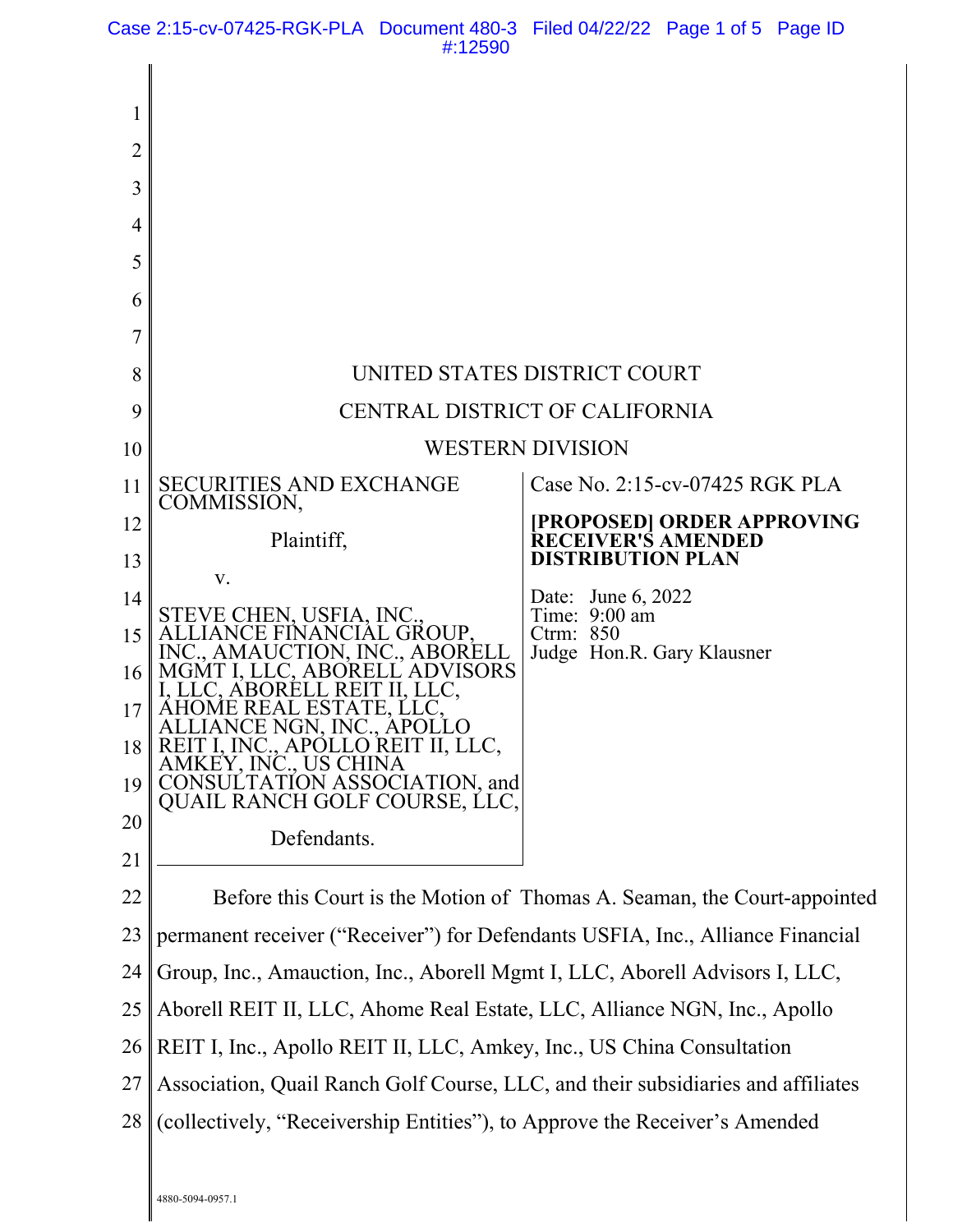## Case 2:15-cv-07425-RGK-PLA Document 480-3 Filed 04/22/22 Page 2 of 5 Page ID #:12591

| $\mathbf{1}$   | Distribution Plan (the "Motion".). Specifically, the Receiver seeks Court approval |  |  |
|----------------|------------------------------------------------------------------------------------|--|--|
| $\overline{2}$ | of the Amended Distribution Plan as set forth in Exhibit A attached to the         |  |  |
| 3              | Declaration of Thomas A. Seaman, ("Seaman Declaration") filed concurrently         |  |  |
| 4              | herewith. The Amended Distribution Plan provides for the distribution of money     |  |  |
| 5              | recovered by the Receiver.                                                         |  |  |
| 6              | The Receiver met and conferred with the Securities and Exchange                    |  |  |
| 7              | Commission prior to filing this Motion. The foundation and detailed basis for the  |  |  |
| 8              | Motion and Amended Distribution Plan are set forth in the concurrently filed       |  |  |
| 9              | Memorandum of Points and Authorities, the supporting Declaration of Thomas A.      |  |  |
| 10             | Seaman and the exhibits thereto.                                                   |  |  |
| 11             | Having considered Receiver's Motion and having found that good and proper          |  |  |
| 12             | notice has been provided, and good cause appearing therefor,                       |  |  |
| 13             | The Receiver's Motion is GRANTED, in its entirety;<br>1.                           |  |  |
| 14             | 2.<br>The Amended Distribution Plan attached as Exhibit A to the Seaman            |  |  |
| 15             | Declaration is approved.                                                           |  |  |
| 16             | 3.<br>The Receiver is authorized to make an interim distribution of up to          |  |  |
| 17             | \$45,800,000 to claimants under the Distribution Plan with Allowed Claims.         |  |  |
| 18             | The Receiver is authorized to set aside a reserve of $$16,500,000$ for<br>4.       |  |  |
| 19             | taxes and administrative expenses in accordance with the Amended Distribution      |  |  |
| 20             | Plan.                                                                              |  |  |
| 21             |                                                                                    |  |  |
| 22             | <b>SO ORDERED.</b>                                                                 |  |  |
| 23             |                                                                                    |  |  |
| 24             | Dated:                                                                             |  |  |
| 25             | Hon. R. Gary Klausner<br>Judge, United States District Court                       |  |  |
| 26             |                                                                                    |  |  |
| 27             |                                                                                    |  |  |
| 28             |                                                                                    |  |  |
|                |                                                                                    |  |  |
|                | $-2-$<br>4880-5094-0957.1                                                          |  |  |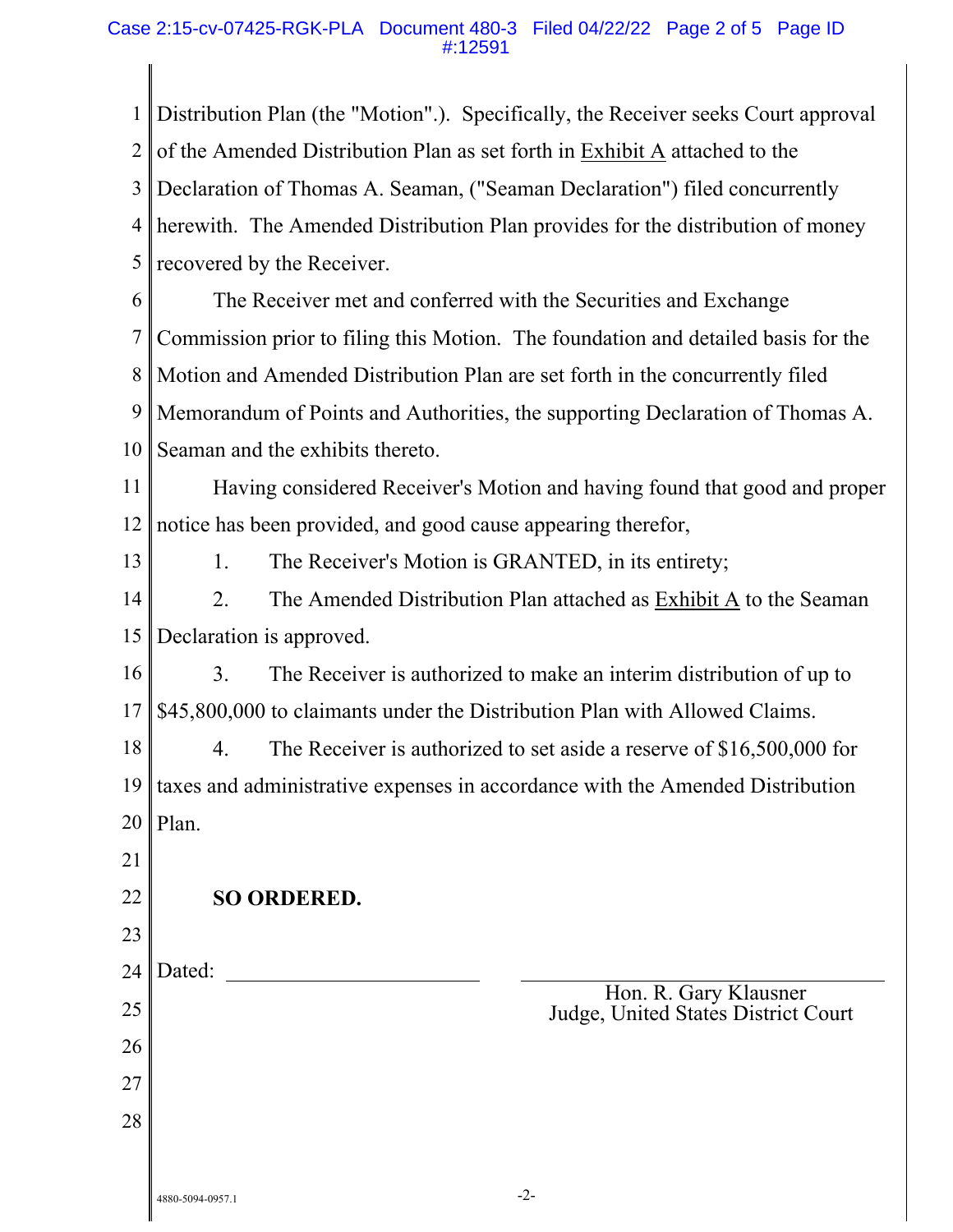| 1                                                                                                                                                                                                    | PROOF OF SERVICE                                                                                                                                                                                                                                                                                         |  |  |  |
|------------------------------------------------------------------------------------------------------------------------------------------------------------------------------------------------------|----------------------------------------------------------------------------------------------------------------------------------------------------------------------------------------------------------------------------------------------------------------------------------------------------------|--|--|--|
| $\overline{2}$                                                                                                                                                                                       | Securities and Exchange Commission v. Steven Chen, USFIA, Inc., et al.,                                                                                                                                                                                                                                  |  |  |  |
| 3                                                                                                                                                                                                    | USDC, Central District of California - Case No. 2:15-cv-07425-RGK-PLA                                                                                                                                                                                                                                    |  |  |  |
| $\overline{4}$                                                                                                                                                                                       | I am employed in the County of Los Angeles, State of California. I am over the age<br>of 18 and not a party to the within action. My business address is 865 S. Figueroa Street,                                                                                                                         |  |  |  |
|                                                                                                                                                                                                      | Suite 2800, Los Angeles, California 90017-2543.                                                                                                                                                                                                                                                          |  |  |  |
|                                                                                                                                                                                                      | On April 22, 2022, I caused to be served on all the parties to this action addressed as<br>stated on the attached service list or as indicated below, the document entitled:                                                                                                                             |  |  |  |
|                                                                                                                                                                                                      | [PROPOSED]<br><b>APPROVING</b><br><b>RECEIVER'S</b><br><b>AMENDED</b><br><b>ORDER</b>                                                                                                                                                                                                                    |  |  |  |
|                                                                                                                                                                                                      | <b>DISTRIBUTION PLAN</b>                                                                                                                                                                                                                                                                                 |  |  |  |
|                                                                                                                                                                                                      | 区<br><b>OFFICE MAIL:</b> By placing in sealed envelope(s), which I placed for collection<br>and mailing today following ordinary business practices. I am readily familiar with                                                                                                                          |  |  |  |
|                                                                                                                                                                                                      | the firm's practice for collection and processing of correspondence for mailing; such<br>correspondence would be deposited with the U.S. Postal Service on the same day in<br>the ordinary course of business.                                                                                           |  |  |  |
| I deposited in a box or other facility regularly<br><b>OVERNIGHT DELIVERY:</b><br>$\Box$<br>maintained by express service carrier, or delivered to a courier or driver authorized                    |                                                                                                                                                                                                                                                                                                          |  |  |  |
|                                                                                                                                                                                                      | by said express service carrier to receive documents, a true copy of the foregoing<br>$document(s)$ in sealed envelope $(s)$ or package $(s)$ designed by the express service<br>carrier, addressed as indicated on the attached service list, with fees for overnight<br>delivery paid or provided for. |  |  |  |
| <b>HAND DELIVERY:</b> I caused to be hand delivered each such envelope to the<br>ப<br>office of the addressee as stated on the attached service list.                                                |                                                                                                                                                                                                                                                                                                          |  |  |  |
| <b>ELECTRONIC MAIL:</b> By transmitting the document by electronic mail to the<br>□<br>electronic mail address as stated on the attached service list.                                               |                                                                                                                                                                                                                                                                                                          |  |  |  |
| 区<br><b>E-FILING:</b> By causing the document to be electronically filed via the Court's<br>CM/ECF system, which effects electronic service on counsel who are registered with<br>the CM/ECF system. |                                                                                                                                                                                                                                                                                                          |  |  |  |
|                                                                                                                                                                                                      | 区<br><b>FAX:</b> By transmitting the document by facsimile transmission. The transmission<br>was reported as complete and without error.                                                                                                                                                                 |  |  |  |
|                                                                                                                                                                                                      | I declare that I am employed in the office of a member of the Bar of this Court at                                                                                                                                                                                                                       |  |  |  |
|                                                                                                                                                                                                      | whose direction the service was made. I declare under penalty of perjury under the laws of                                                                                                                                                                                                               |  |  |  |
|                                                                                                                                                                                                      | the United States of America that the foregoing is true and correct. Executed on April 22,<br>2021 at Los Angeles, California.                                                                                                                                                                           |  |  |  |
| 25                                                                                                                                                                                                   | Marcha Diag                                                                                                                                                                                                                                                                                              |  |  |  |
| 26                                                                                                                                                                                                   |                                                                                                                                                                                                                                                                                                          |  |  |  |
| 27                                                                                                                                                                                                   | Martha Diaz                                                                                                                                                                                                                                                                                              |  |  |  |
| 28                                                                                                                                                                                                   |                                                                                                                                                                                                                                                                                                          |  |  |  |
|                                                                                                                                                                                                      | 4894-9443-0237.4<br>$-1-$                                                                                                                                                                                                                                                                                |  |  |  |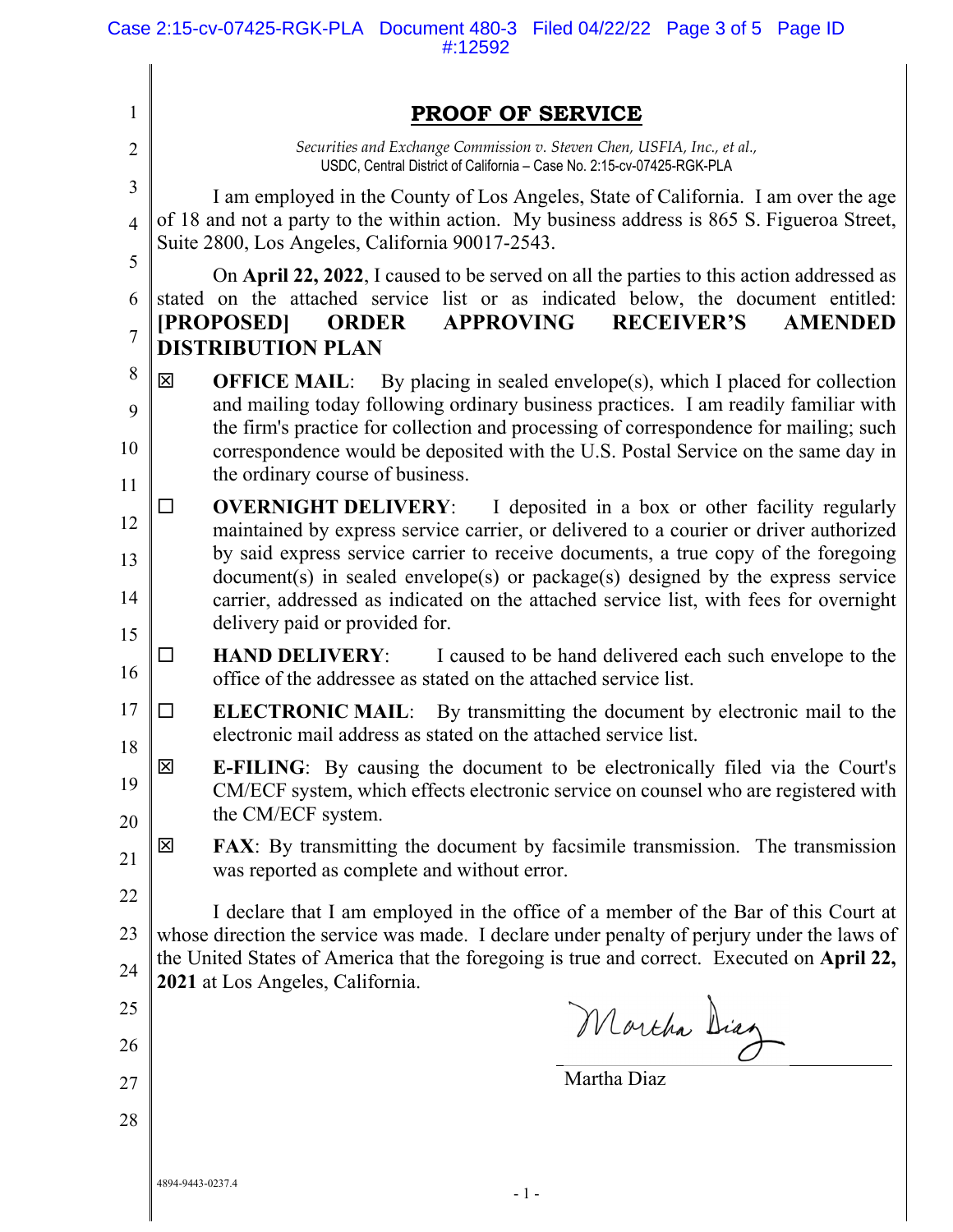Case 2:15-cv-07425-RGK-PLA Document 480-3 Filed 04/22/22 Page 4 of 5 Page ID #:12593

| 1              | <b>SERVICE LIST</b>                                                                                                                                                                 |                                            |
|----------------|-------------------------------------------------------------------------------------------------------------------------------------------------------------------------------------|--------------------------------------------|
| 2              | Securities and Exchange Commission v. Steven Chen, USFIA, Inc., et al.,<br>USDC, Central District of California - Case No. 2:15-cv-07425-RGK-PLA                                    |                                            |
| 3              |                                                                                                                                                                                     |                                            |
| $\overline{4}$ | Internal Revenue Service<br>c/o Tracy. L. Wilkison                                                                                                                                  | <u>Via Certified Mail - Return Receipt</u> |
| 5              | <b>Acting United States Attorney</b><br>Scott M. Garringer                                                                                                                          |                                            |
| 6              | <b>Asst United States Attorney</b><br>Chief, Criminal Division                                                                                                                      |                                            |
| $\tau$         | Richard E. Robinson<br>Assistant United States Attorney                                                                                                                             |                                            |
| 8              | <b>Major Frauds Section</b><br>1100 United States Courthouse<br>312 N. Spring Street<br>Los Angeles, CA 90012<br>213.894.0713 P   213.894.6269<br>Email: richard.robinson@usdoj.gov |                                            |
| 9              |                                                                                                                                                                                     |                                            |
| 10             |                                                                                                                                                                                     |                                            |
| 11             |                                                                                                                                                                                     |                                            |
| 12             | Internal Revenue Service<br>c/o Leonard Brown                                                                                                                                       | Via Fax                                    |
| 13             | <b>Bankruptcy Specialist</b><br>300 N. Los Angeles St MS 5022                                                                                                                       |                                            |
| 14             | Los Angeles, CA 90012<br>213.372.4287 P   855.863.4354 F                                                                                                                            |                                            |
| 15             | Leonard Brown                                                                                                                                                                       | <u>Via Certfied Mail - Return Receipt</u>  |
| 16<br>17       | <b>Bankruptcy Specialist</b><br>Internal Revenue Service                                                                                                                            |                                            |
| 18             | Insolvency Group 7<br>300 N. Los Angeles Street, 5022                                                                                                                               |                                            |
| 19             | os Angeles, CA 90012                                                                                                                                                                | Via U.S. First Class Mail                  |
| 20             | Ms. Evelyn Lopez<br>Internal Revenue Service                                                                                                                                        |                                            |
| 21             | Centralized Insolvency Operations<br>PO Box 7346                                                                                                                                    |                                            |
| 22             | Philadelphia, PA 19101-7346<br>IRS Department of the Treasury                                                                                                                       | Via U.S. First Class Mail                  |
| 23             | <b>Internal Revenue Service</b><br>Ogden, UT 84201-0049                                                                                                                             |                                            |
| 24             | IRS Department of the Treasury                                                                                                                                                      | Via U.S. First Class Mail                  |
| 25             | Internal Revenue Service<br>Ogden, UT 84201-0038                                                                                                                                    |                                            |
| 26             | IRS Department of the Treasury                                                                                                                                                      | Via U.S. First Class Mail                  |
| 27             | <b>Internal Revenue Service</b><br>Ogden, UT 84201-0036                                                                                                                             |                                            |
| 28             |                                                                                                                                                                                     |                                            |
|                |                                                                                                                                                                                     |                                            |